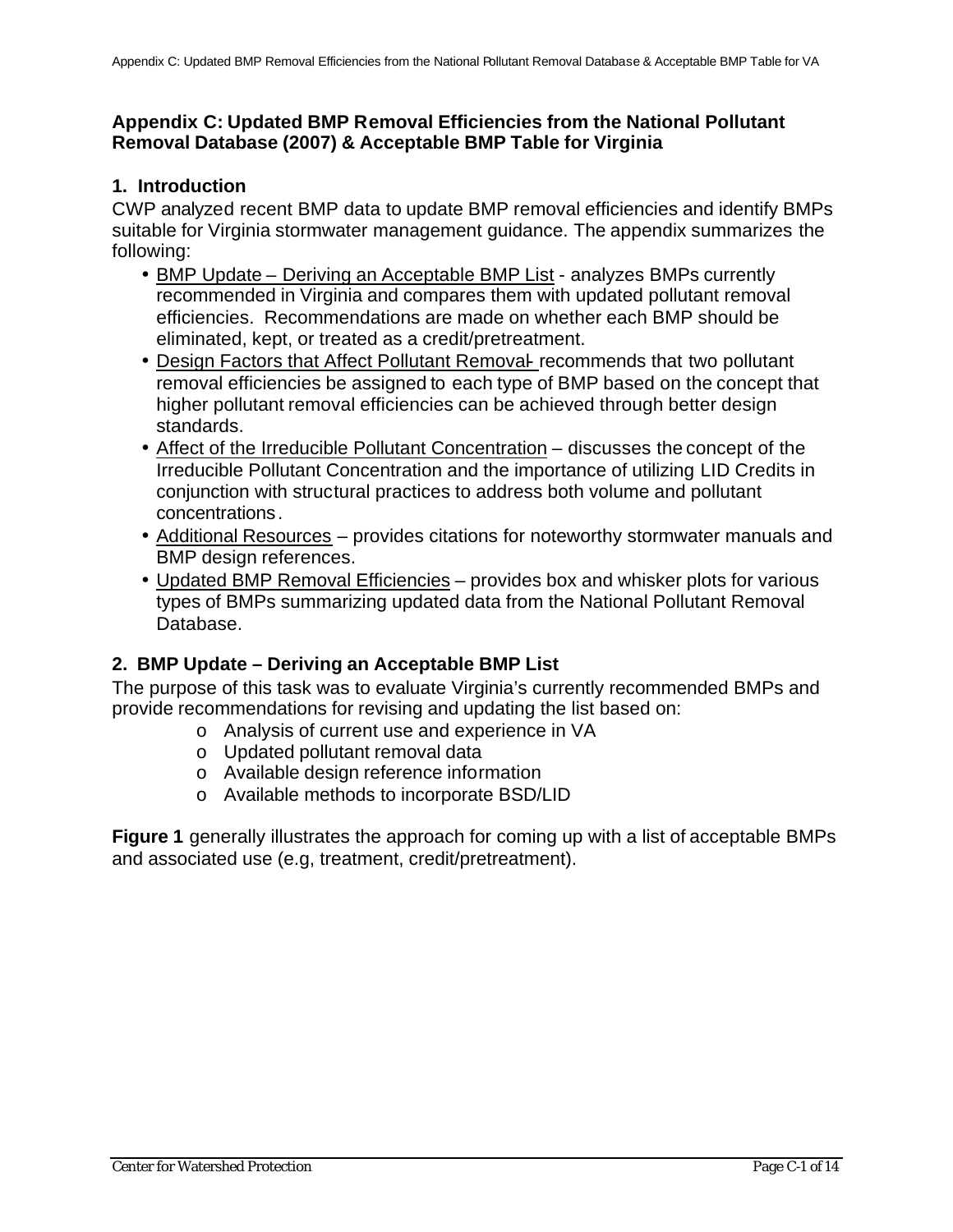

**Figure 1. General Approach for Selecting Acceptable BMPs**

**Table 1** summarizes the recommendations for each of the BMPs called out in Virginia's Stormwater Management Handbook and suggests the addition of several LID practices as stormwater credits. This table incorporates the 2007 updates to the National Pollutant Removal Database. These numbers were utilized to determine the "poor performers" which were then either eliminated or downgraded to pre-treatment/credit. For each BMP, a recommendation is made on whether to keep it for primary treatment, use it only for pretreatment or credits, or eliminate it as an acceptable BMP for water quality treatment (it may still be used for detention and/or channel protection criteria) (see **Table 2**).

Pre-treatment techniques can be used to provide storage or limited pollutant removal before stormwater runoff enters the primary treatment BMP. Credits can be used to promote and provide incentives for the use of non-structural practices, such as LID techniques. In most cases LID credits must be combined with structural practices to meet stormwater requirements. The key benefit of non-structural practices is that they can reduce the generation of stormwater from the site; thereby reducing the size and cost of stormwater storage. Additional information on LID Credits is provided in Section 2 of the Nutrient Design System.

| <b>Table 1. Recommendations for Acceptable BMPs</b> |                                                                                                    |                  |                                                                                          |                                        |  |
|-----------------------------------------------------|----------------------------------------------------------------------------------------------------|------------------|------------------------------------------------------------------------------------------|----------------------------------------|--|
| <b>BMP</b>                                          | <b>Median Pollutant</b><br><b>Removal Efficiency (%)</b><br>(ranges in parantheses)<br>(CWP, 2007) |                  | <b>Recommendation</b>                                                                    | <b>VA Handbook</b><br><b>Reference</b> |  |
|                                                     | ΤP                                                                                                 | ΤN               |                                                                                          |                                        |  |
| Wet Pond                                            | 52                                                                                                 | 31               | Keep – provide $2^{nd}$ design option for                                                | MS 3.06                                |  |
| (Retention Basin)                                   | (12-91)                                                                                            | (-12-76)         | enhanced pollutant removal                                                               |                                        |  |
| <b>Extended Detention</b>                           | 20<br>$(0-48)$                                                                                     | 24<br>$(-19-43)$ | Eliminate as stand-along WQ treatment<br>MS 3.07<br>- poor pollutant removal performance |                                        |  |
| Constructed<br>Wetland                              | 48<br>(-55-100)                                                                                    | 24<br>(-49-76)   | Keep - provide $2^{n\alpha}$ design option for<br>enhanced pollutant removal             | MS 3.09                                |  |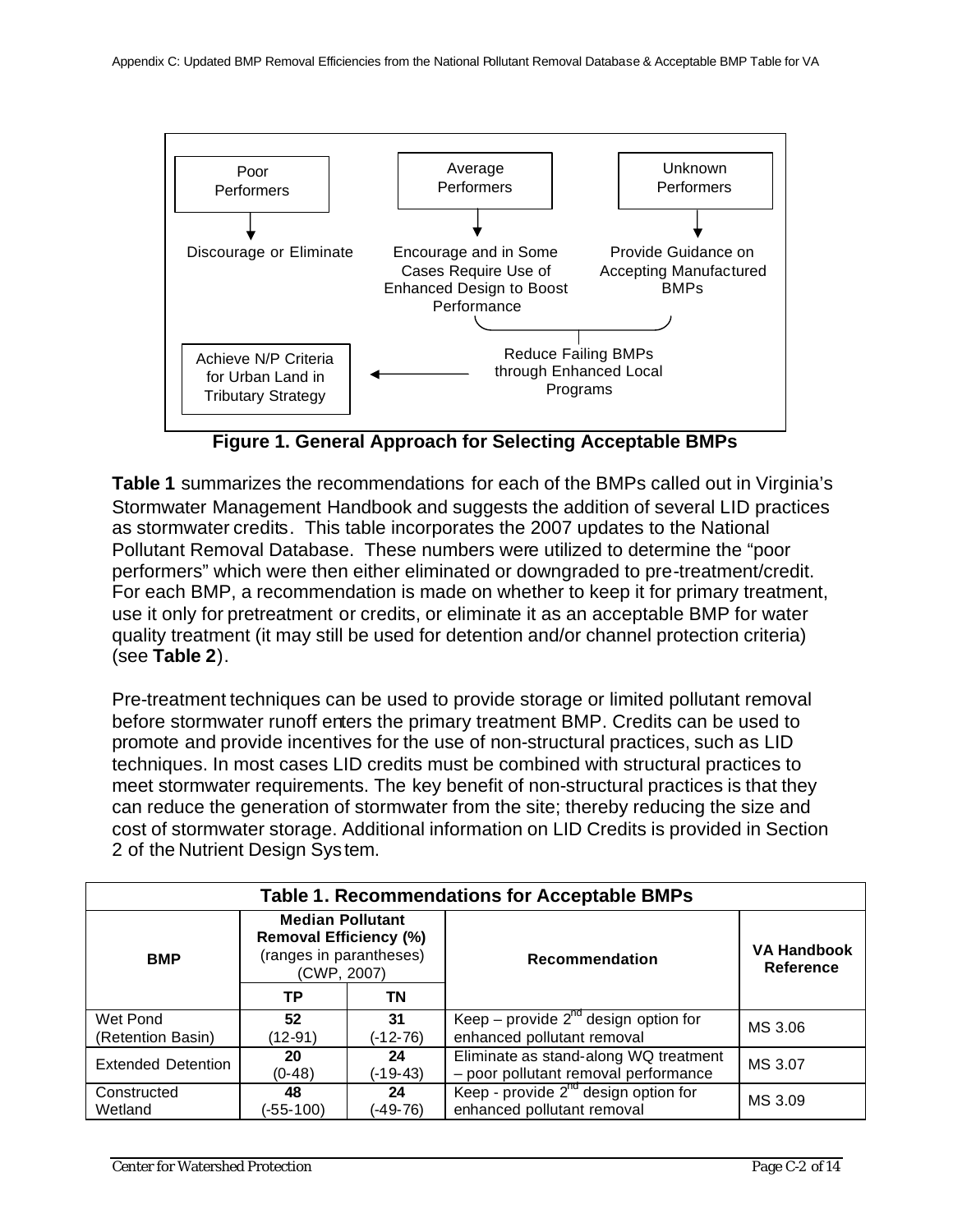| Table 1. Recommendations for Acceptable BMPs                                                         |                                                                                                    |                   |                                                                                                                                                                                             |                                                                       |
|------------------------------------------------------------------------------------------------------|----------------------------------------------------------------------------------------------------|-------------------|---------------------------------------------------------------------------------------------------------------------------------------------------------------------------------------------|-----------------------------------------------------------------------|
|                                                                                                      | <b>Median Pollutant</b><br><b>Removal Efficiency (%)</b><br>(ranges in parantheses)<br>(CWP, 2007) |                   |                                                                                                                                                                                             |                                                                       |
| Bioretention                                                                                         | 5<br>$(-100 - 65)$                                                                                 | 46<br>$(-2-61)$   | Keep - update current specifications to<br>minimize export of P from soil media;<br>provide 2 <sup>nd</sup> design option for enhanced<br>pollutant removal                                 | MS 3.11 &<br>3.11A                                                    |
| <b>Other Filtering</b><br>Practices                                                                  | 59<br>$(-79-88)$                                                                                   | 32<br>$(17 - 71)$ | Keep                                                                                                                                                                                        | MS 3.12 (Sand<br>Filters)                                             |
| Infiltration                                                                                         | 65<br>$(0-100)$                                                                                    | 42<br>$(0-82)$    | Keep - provide $2^{nd}$ design option for<br>enhanced pollutant removal                                                                                                                     | $MS$ 3.10 + TB<br>#3                                                  |
| <b>Water Quality</b><br>Swale                                                                        | 24<br>$(-100 - 99)$                                                                                | 56<br>$(8 - 99)$  | Keep - provide $2^{nd}$ design option for<br>enhanced pollutant removal                                                                                                                     | MS 3.13<br>(Grassed<br>Swale)                                         |
| Reforesting<br>Riparian Area                                                                         | N/A                                                                                                | N/A               | Add as credit - also consider<br>differentiating between supplementing<br>an existing RPA area and protecting<br>riparian area where none is required<br>(i.e., non-RPA areas)              | Not addressed                                                         |
| Open Space<br>Conservation                                                                           | N/A                                                                                                | N/A               | Add as credit - also consider<br>differentiating between open space<br>areas that do not receive or treat<br>stormwater runoff and those that do<br>(i.e., areas w/hydrologic function)     | Not addressed                                                         |
| On-Lot Infiltration<br>Practices                                                                     | N/A                                                                                                | N/A               | Add as credit- somewhat addressed<br>under Rooftop Downspout System; add<br>additional techniques such as rain<br>gardens                                                                   | MS 3.10C                                                              |
| Rainwater<br>Harvesting                                                                              | N/A                                                                                                | N/A               | Add as credit                                                                                                                                                                               | Not addressed                                                         |
| On-lot Soil<br>Amendments                                                                            | N/A                                                                                                | N/A               | Add as credit                                                                                                                                                                               | Not addressed                                                         |
| Pervious Parking                                                                                     | N/A                                                                                                | N/A               | Incorporate as design option for<br>Infiltration and Filtering Practice. Also<br>add as credit                                                                                              | MS 3.10D -<br>need to add<br>other options<br>(e.g., paver<br>blocks) |
| Green Roof                                                                                           | N/A                                                                                                | N/A               | Add as credit                                                                                                                                                                               | Not addressed                                                         |
| <b>Grass Channels</b>                                                                                | $15*$                                                                                              | N/A               | Eliminate from structural practices (but<br>keep WQ Swale) and convert to credit                                                                                                            | MS 3.13<br>(Grassed<br>Swale)                                         |
| Other Impervious<br>Disconnection                                                                    | N/A                                                                                                | N/A               | Add as credit                                                                                                                                                                               | Not addressed                                                         |
| <b>Vegetated Filter</b><br><b>Strip</b>                                                              | $10*$                                                                                              | N/A               | Eliminate from structural practice but<br>keep as pre-treatment option. Include<br>as option for "Other Impervious<br>Disconnection" and include with "good<br>rural development practices" | MS 3.14                                                               |
| Manufactured<br><b>BMPs</b><br>*Removal efficiencies obtained from VA Stormwater Management Handbook | $15 - 50*$                                                                                         | N/A               | Update - provide additional guidance on<br>accepting manufactured BMPs and<br>testing protocols                                                                                             | $MS$ 3.15 + TB<br>#6                                                  |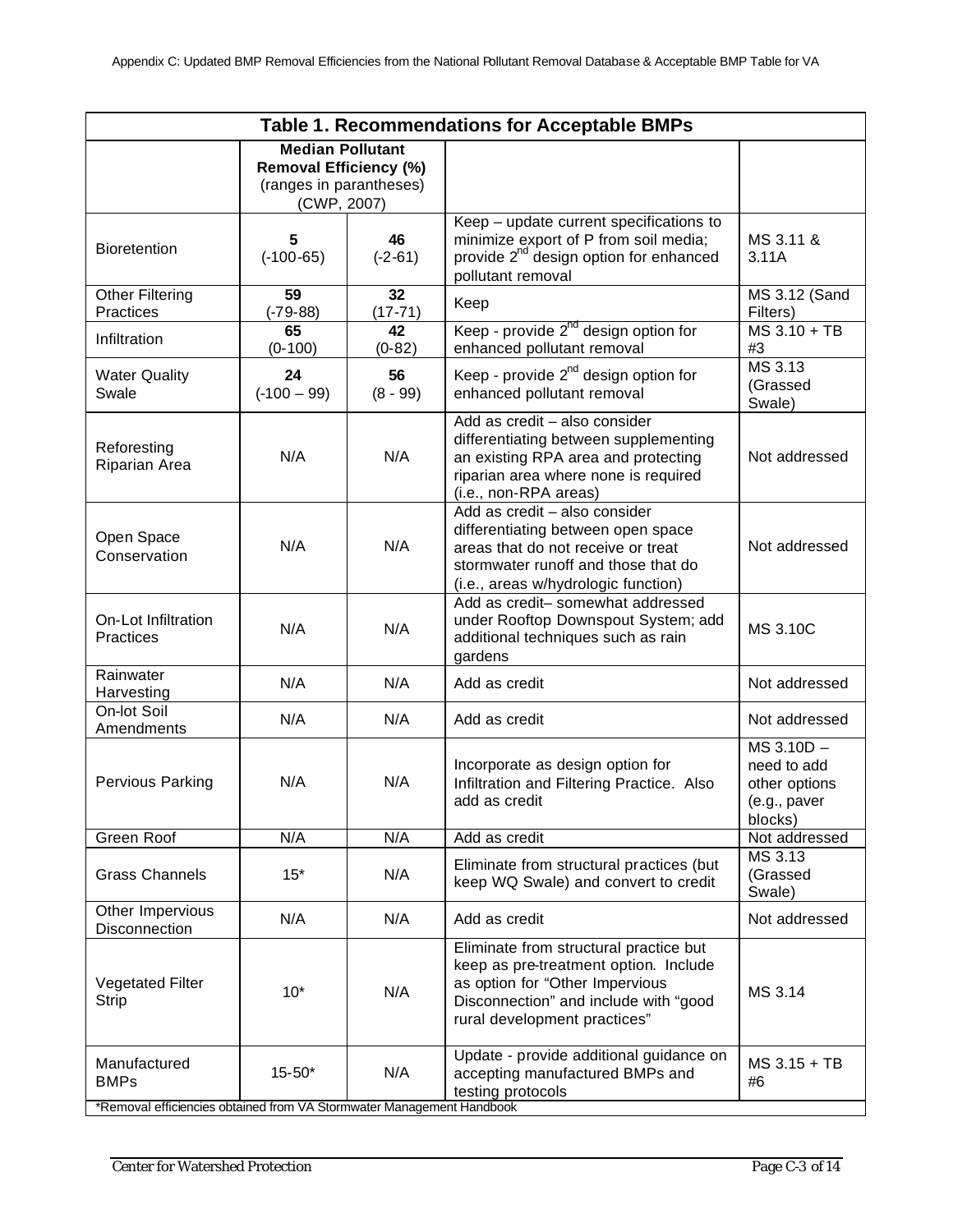| Table 2. Acceptable BMP List for Virginia's Revised Regulations |                  |                                      |  |
|-----------------------------------------------------------------|------------------|--------------------------------------|--|
| <b>BMP</b>                                                      | <b>Treatment</b> | <b>Pretreatment</b><br>and/or Credit |  |
| <b>Wet Pond</b>                                                 |                  |                                      |  |
| <b>Bioretention</b>                                             |                  |                                      |  |
| Infiltration                                                    |                  |                                      |  |
| <b>Constructed Wetland</b>                                      |                  |                                      |  |
| <b>WQ Swale</b>                                                 |                  |                                      |  |
| <b>Filtering Practice</b>                                       |                  |                                      |  |
| <b>Reforesting Riparian Area</b>                                |                  |                                      |  |
| <b>Expanding &amp; Protecting</b><br><b>Riparian Area</b>       |                  |                                      |  |
| <b>Open Space Conservation</b>                                  |                  |                                      |  |
| Open Space Conservation w/                                      |                  |                                      |  |
| <b>Hydrologic Function</b><br>On-Lot Rain Garden, Dry           |                  |                                      |  |
| <b>Well, Infiltration Practice</b>                              |                  |                                      |  |
| <b>Rainwater Harvesting</b>                                     |                  |                                      |  |
| <b>On-Lot Soil Amendments</b>                                   |                  |                                      |  |
| <b>Pervious Parking</b>                                         |                  |                                      |  |
| <b>Green Roof</b>                                               |                  |                                      |  |
| <b>Grass Channels</b>                                           |                  |                                      |  |
| Other Impervious                                                |                  |                                      |  |
| <b>Disconnection (including</b>                                 |                  |                                      |  |
| <b>Vegetated Filter Strip)</b>                                  |                  |                                      |  |
| <b>Manufactured BMPs</b><br>(filtering)                         |                  |                                      |  |
| <b>Manufactured BMPs</b>                                        |                  |                                      |  |
| (hydrodynamic)                                                  |                  |                                      |  |

### **3. Design Factors that Affect Pollutant Removal**

Studies of BMP pollutant removal efficiency indicate a wide variability of BMP performance based on a variety of factors, including: design features, influent concentration, particle size distribution of runoff, rainfall depth and intensity, flow rates, soils, and other site factors. Stormwater management criteria commonly assign the median pollutant removal efficiency, but this often masks the role of certain design factors in reducing or enhancing performance.

For the Nutrient Design System**,** BMP categories were divided into two groups to isolate the design features that can boost removal efficiency. For instance, bioretention designs include Bioretention #1 and Bioretention #2. The first category can be seen as the "standard" design, while the second category includes sizing and design features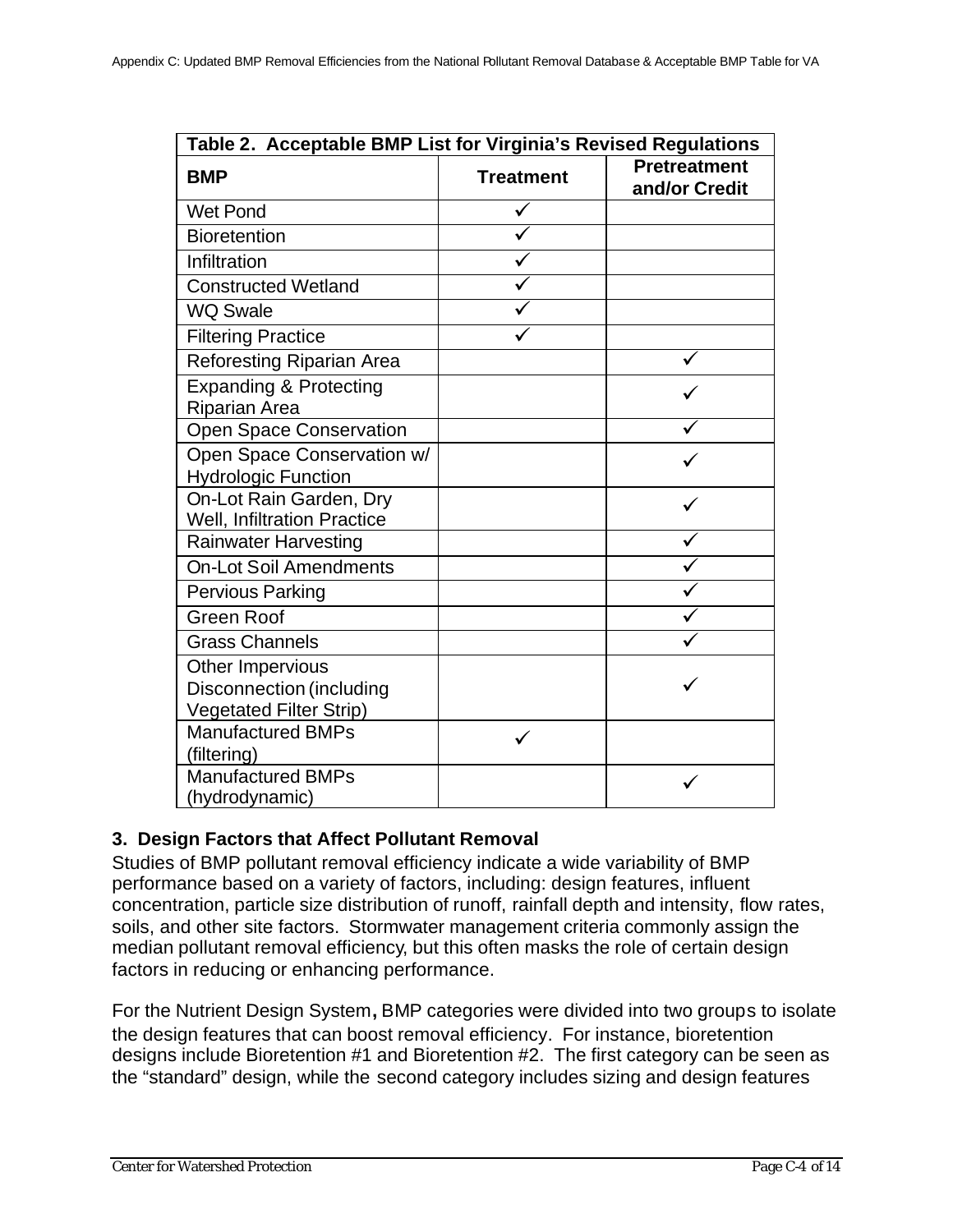that have been shown in research to improve performance beyond the median removal efficiency.

**Table 3** documents the recommended BMP removal rates for use in updates to Virginia's stormwater management criteria. These rates were based on 2007 updates to the National Pollutant Removal Database (provided in **Table 1**) and design information from recent research. Example criteria for Bioretention #1 and Bioretention #2 are illustrated in Section 3 of the Nutrient Design System.

|                              | <b>TP Removal</b> | <b>TN Removal</b> |
|------------------------------|-------------------|-------------------|
| <b>BMP Type</b>              | <b>Efficiency</b> | <b>Efficiency</b> |
| Wet Pond 1                   | 50%               | 30%               |
| Wet Pond 2                   | 75%               | 40%               |
| <b>Bioretention 1</b>        | 45%               | 45%               |
| Bioretention 2               | 55%               | 55%               |
| Infiltration 1               | 65%               | 40%               |
| Infiltration 2               | 95%               | 65%               |
| <b>Constructed Wetland 1</b> | 45%               | 25%               |
| <b>Constructed Wetland 2</b> | 75%               | 55%               |
| WQ Swale 1                   | 25%               | 45%               |
| WQ Swale 2                   | 45%               | 55%               |
| <b>Filtering Practice</b>    | 65%               | 50%               |

### **Table 3. Recommended BMP Removal Rates**

### **4. Affect of the Irreducible Concentration**

The concept of the irreducible concentration refers to a stormwater BMP's inability to reduce pollutant concentrations below a certain level. Irreducible concentrations represent the internal production of nutrients and turbidity within a pond or wetland that may turn some pollutants back into the water column where they may be displaced during the next storm event. In other cases, the irreducible concentration may reflect the limitations of particular removal pathways (e.g., filtration) utilized in a stormwater practice.

The existence of an irreducible concentration suggests that there are limits to improving treatment efficiency with structural BMPs in series. Simply put, if the first BMP reduces the pollutant concentration near the irreducible concentration, it is not likely that a second or third will result in any further improvement. **Figure 2** illustrates the "best we can do" with available technology.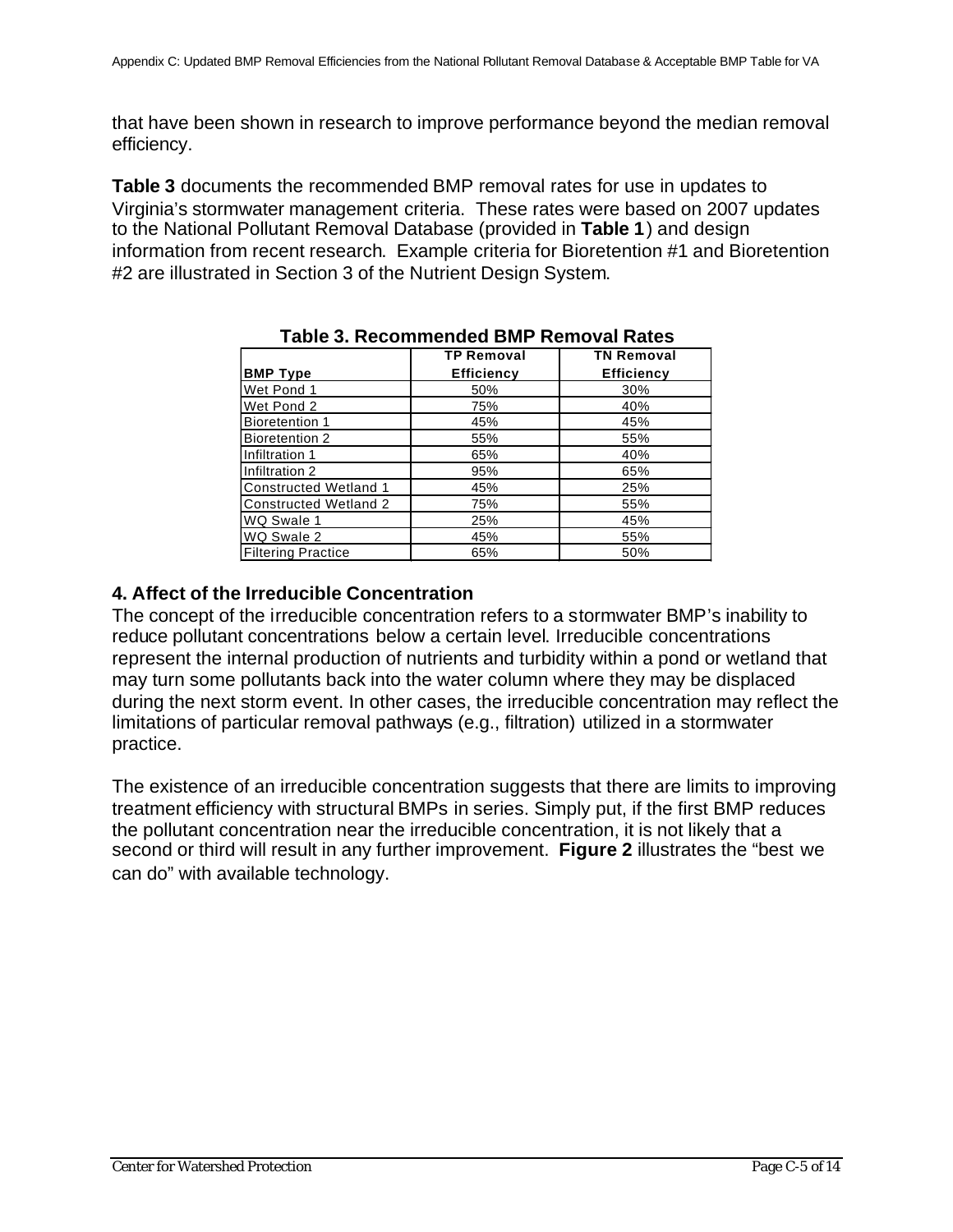

**Figure 2. Nitrogen Loading without controls, with BSD, and with a combination of BMPs and BSD** (note that loading from septic systems not included in rural base load)

Based on this finding, a "treatment train" approach is recommended, whereby a series of practices are utilized to reduce runoff volume, reduce pollutant generation at the source, treat runoff in the conveyance system, pretreatment, and structural BMPs. This is different than putting two or more structural BMPs in series (e.g., as end-of-pipe treatment) to try to achieve higher removal rates. If advanced BMPs cannot reduce outflow concentrations below certain irreducible levels, the only way to further reduce loads is to reduce runoff volume. Recent research has shown that LID and BSD techniques can be successful at doing this. **Table 4** reviews 17 recent studies on the runoff reduction capability of LID practices. The volume achieved by LID ranges from 40 to 99% with a median reduction of about 75%, compared to the runoff reduction achieved by ponds and wetlands which is typically less than 5%. Therefore, the recommended approach is to use LID Credits in conjunction with structural practices to address both volume and pollutant concentrations.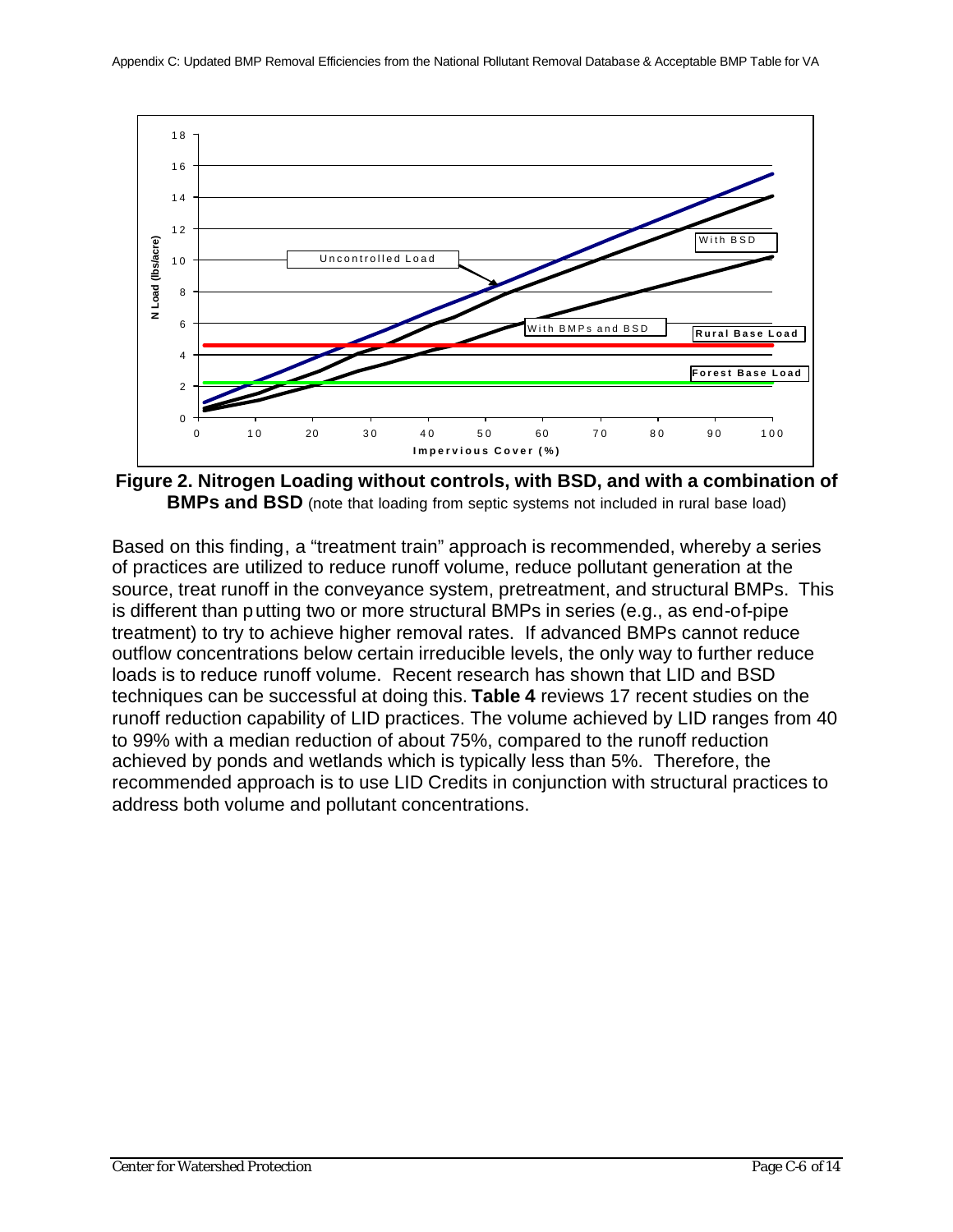| Table 4. Review of Recent Research on Volumetric |                  |                        |  |
|--------------------------------------------------|------------------|------------------------|--|
| <b>Runoff Reduction by LID Practices</b>         |                  |                        |  |
| <b>LID Practice</b>                              | % Runoff         | Reference              |  |
|                                                  | <b>Reduction</b> |                        |  |
| <b>Bioretention</b>                              | 99               | Dietz and Clausen      |  |
|                                                  |                  | (2006)                 |  |
| <b>Bioretention</b>                              | 58               | Seters et al (2006)    |  |
| <b>Bioretention</b>                              | 98               | <b>Rushton (2002)</b>  |  |
| <b>Bioretention</b>                              | 50               | Hunt et al (2006)      |  |
| <b>Bioretention</b>                              | 40 to 60         | Smith and Hunt (2007)  |  |
| <b>Bioretention</b>                              | 75               | Ballestro et al (2006) |  |
| <b>Bioretention</b>                              | 80               | Traver et al (2006)    |  |
| <b>Bioretention</b>                              | 73               | Lloyd et al (2002)     |  |
| <b>Biofiltration Swale</b>                       | 98               | Horner et al (2003)    |  |
| <b>Biofiltration Swale</b>                       | 94               | Jefferies (2004)       |  |
| <b>Bioflitration Swale</b>                       | 46 to 54         | Stagge (2006)          |  |
| Permeable                                        | 75               | <b>Rushton (2002)</b>  |  |
| Pavement                                         |                  |                        |  |
| Permeable                                        | 99               | Seters et al (2006)    |  |
| Pavement                                         |                  |                        |  |
| Permeable                                        | 95 to 97         | Traver et al (2006)    |  |
| Pavement                                         |                  |                        |  |
| Permeable                                        | 60 to 90         | Hunt and Lord (2006)   |  |
| Pavement                                         |                  |                        |  |
| Permeable                                        | 50               | Jefferies (2004)       |  |
| Pavement                                         |                  |                        |  |
| Rainwater                                        | 60 to 90         | Coombes et al (2004)   |  |
| Harvesting                                       |                  |                        |  |

# **5. Additional Resources**

**Table 5** provides some information on several recent state-level stormwater design manuals that will serve as good references for Virginia's update of the Handbook. Table 6 is a more comprehensive list of the best current BMP design references from around the country, categorized by type of BMP.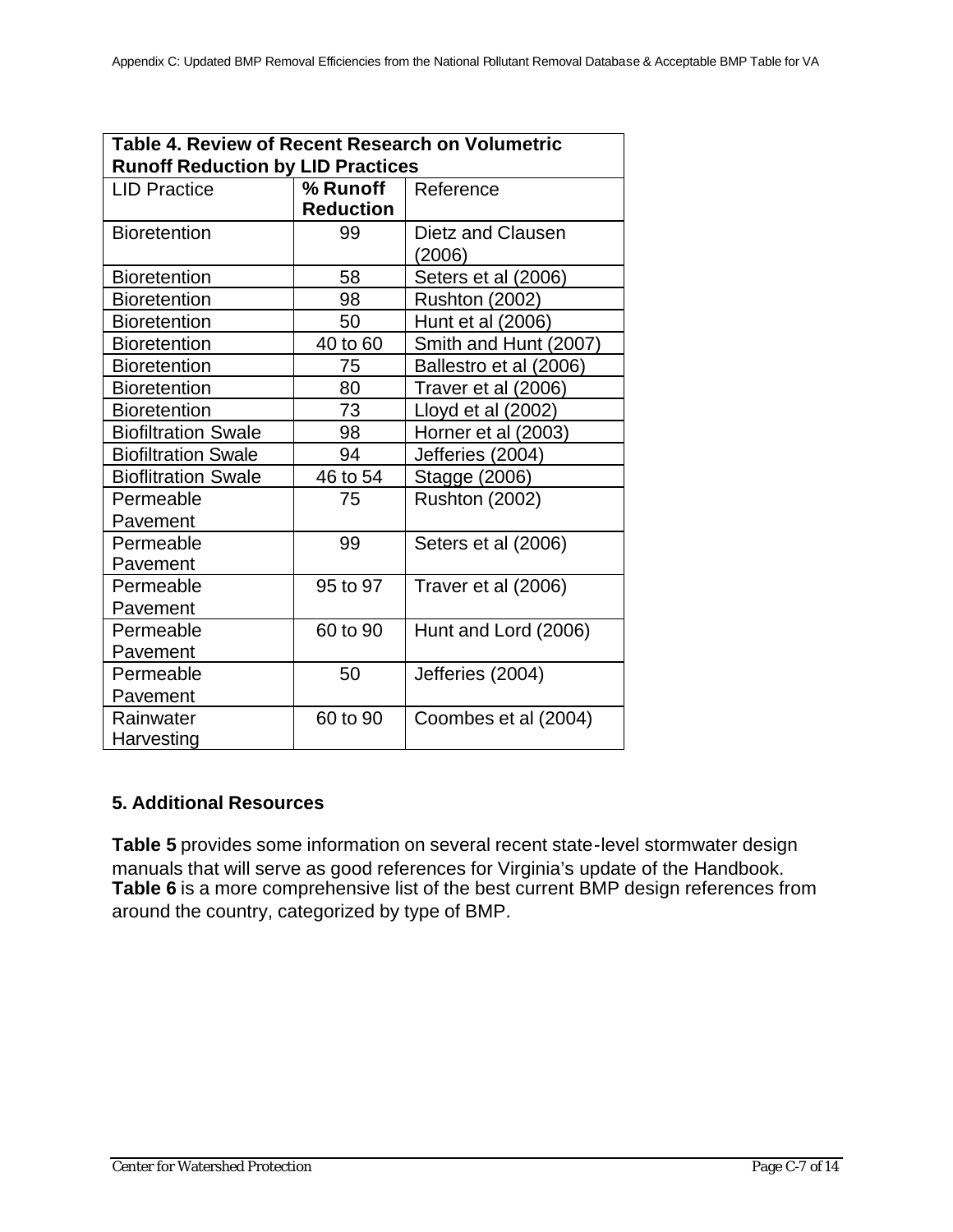| <b>Table 5. Other Noteworthy State Manuals</b>                               |                                                                                                                                                                                      |  |  |
|------------------------------------------------------------------------------|--------------------------------------------------------------------------------------------------------------------------------------------------------------------------------------|--|--|
| <b>Manual</b>                                                                | <b>Noteworthy Features</b>                                                                                                                                                           |  |  |
| Maryland Stormwater Design<br><b>Manual (2000)</b>                           | First state manual to include<br>stormwater credits for Better Site<br>Design                                                                                                        |  |  |
| Maryland Critical Area 10% Rule<br>Guidance Manual (2003)                    | Provides specific guidance for<br>п<br><b>Intensively Developed Areas (IDAs)</b><br>within MD's Critical Areas, so is a<br>good reference for infill and<br>redevelopment situations |  |  |
| Pennsylvania Stormwater Best<br><b>Management Practices Manual</b><br>(2006) | Recent manual that incorporates site<br>$\blacksquare$<br>design and non-structural BMPs into<br>overall stormwater site plan.                                                       |  |  |
| Minnesota Stormwater Manual<br>2006)                                         | Includes updated stormwater credits<br>٠<br>for both water quality and quantity                                                                                                      |  |  |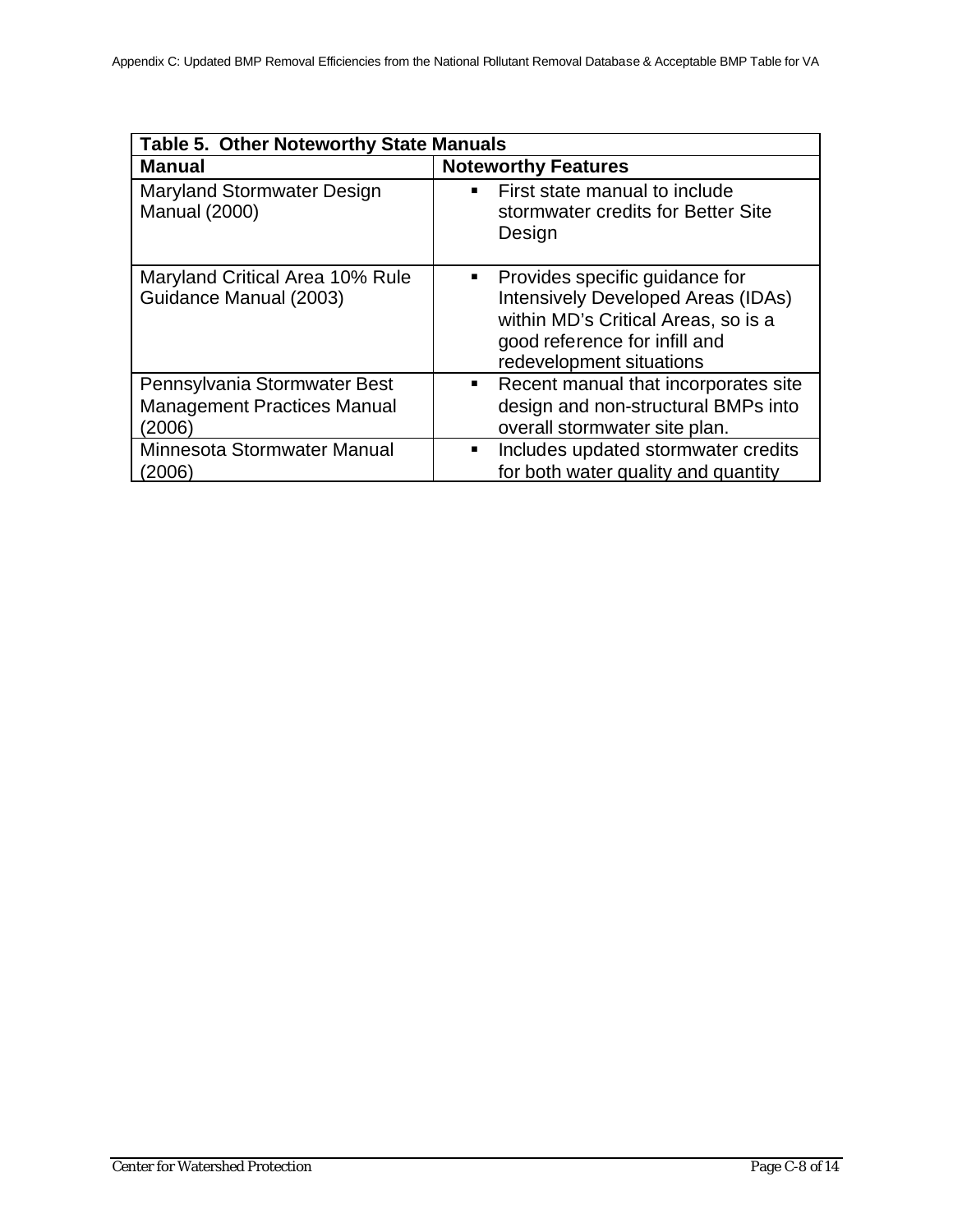| Category      | State/Province/Local | Manual                           | Website                                                       |
|---------------|----------------------|----------------------------------|---------------------------------------------------------------|
|               |                      | Vermont Stormwater               |                                                               |
|               | Vermont              | Management Manual                | http://www.anr.state.vt.us/dec/waterg/stormwater.htm          |
|               |                      |                                  |                                                               |
| Wet Ponds     | Austin, TX           | Environmental Criteria Manual    | <u>http://www.cityofaustin.org/watershed/publications.htm</u> |
|               |                      | Maryland Stormwater Design       | http://www.mde.state.md.us/Programs/WaterPrograms/            |
|               | Maryland             | Manual                           | SedimentandStormwater/stormwater_design/index.asp             |
|               |                      | New York State Stormwater        | http://www.dec.state.ny.us/website/dow/toolbox/swman          |
|               | New York             | Management Design Manual         | ual/index.html                                                |
|               | Prince George's Co,  |                                  | http://www.goprincegeorgescounty.com/Government/Ag            |
|               | MD                   | <b>Bioretention Manual</b>       | encyIndex/DER/ESD/Bioretention/bioretention.asp?nivel         |
|               |                      |                                  |                                                               |
|               | Lake Co, OH          | <b>Bioretention Guidance</b>     | http://www2.lakecountyohio.org/smd/Forms.htm                  |
| Bioretention  |                      | Low Impact Development           |                                                               |
|               |                      | Technical Guidance Manual for    | http://www.psat.wa.gov/Publications/LID_tech_manual0          |
|               | Washington           | Puget Sound                      | 5/lid_index.htm                                               |
|               |                      | Stormwater Management            | http://www.dnr.state.wi.us/org/water/wm/nps/stormwate         |
|               | Wisconsin            | Technical Standards              | r/techstds.htm#Post                                           |
|               |                      | Draft Pennsylvania Stormwater    |                                                               |
|               |                      | <b>Best Management Practices</b> | http://www.dep.state.pa.us/dep/subject/advcoun/Storm          |
|               | Pennsylvania         | Manual                           | water/stormwatercomm.htm                                      |
|               |                      | Green Technology: The Delaware   | http://www.dnrec.state.de.us/DNREC2000/Divisions/Soj          |
| Infiltration  | Delaware             | Urban Runoff Management          | I/Stormwater/New/GT Stds%20&%20Specs 06-05.pdf                |
|               |                      | New York State Stormwater        | http://www.dec.state.ny.us/website/dow/toolbox/swman          |
|               | New York             | Management Design Manual         | ual/index.html                                                |
|               |                      | Maryland Stormwater Design       | http://www.mde.state.md.us/Programs/WaterPrograms/            |
|               | Maryland             | Manual                           | SedimentandStormwater/stormwater_design/index.asp             |
|               |                      | Vermont Stormwater               |                                                               |
|               | Vermont              | Management Manual                | http://www.anr.state.vt.us/dec/waterq/stormwater.htm          |
|               |                      |                                  | http://dep.state.ct.us/wtr/stormwater/strmwtrman.htm#c        |
| Stormwater    | Connecticut          | 2004 Stormwater Quality Manual   | ownload                                                       |
| Wetlands      |                      | Stormwater Management Manual     | http://www.ecy.wa.gov/programs/wq/stormwater/manual           |
|               | Washington           | for Western Washington           | .html                                                         |
|               |                      |                                  | http://www.pca.state.mn.us/water/stormwater/stormwat          |
|               | Minnesota            | Minnesota Stormwater Manual      | er-manual.html                                                |
|               |                      | New York State Stormwater        | http://www.dec.state.ny.us/website/dow/toolbox/swman          |
|               | New York             | Management Design Manual         | ual/index.html                                                |
|               |                      | Vermont Stormwater               |                                                               |
| Open Channels | Vermont              | Management Manual                | http://www.anr.state.vt.us/dec/waterq/stormwater.htm          |
|               |                      | Stormwater Management Manual     | http://www.ecy.wa.gov/programs/wg/stormwater/manual           |
|               | Western Washington   | for Western Washington           | html#How to Find the Stormwater Manual on the                 |
|               | Northern Mariana     | Draft CNMI and Guam              | http://www.guamepa.govguam.net/programs/water/inde            |
|               | Islands and Guam     | Stormwater Management Manual     | x.html                                                        |
| Filtration    |                      | Stormwater Management            |                                                               |
|               | District of Columbia | Guidebook                        | Currently Not Available Online                                |
|               |                      |                                  | http://www.pca.state.mn.us/water/stormwater/stormwat          |
|               | Minnesota            | Minnesota Stormwater Manual      | er-manual.html                                                |
|               |                      | Maryland Stormwater Design       | http://www.mde.state.md.us/Programs/WaterPrograms/            |
|               | Maryland             | Manual                           | SedimentandStormwater/stormwater_design/index.asp             |
|               | Center for Watershed | Design of Stormwater Filtering   |                                                               |
|               | Protection           | Svstems                          | http://www.cwp.org/PublicationStore/special.html              |

# **Table 6. Best BMP Design References**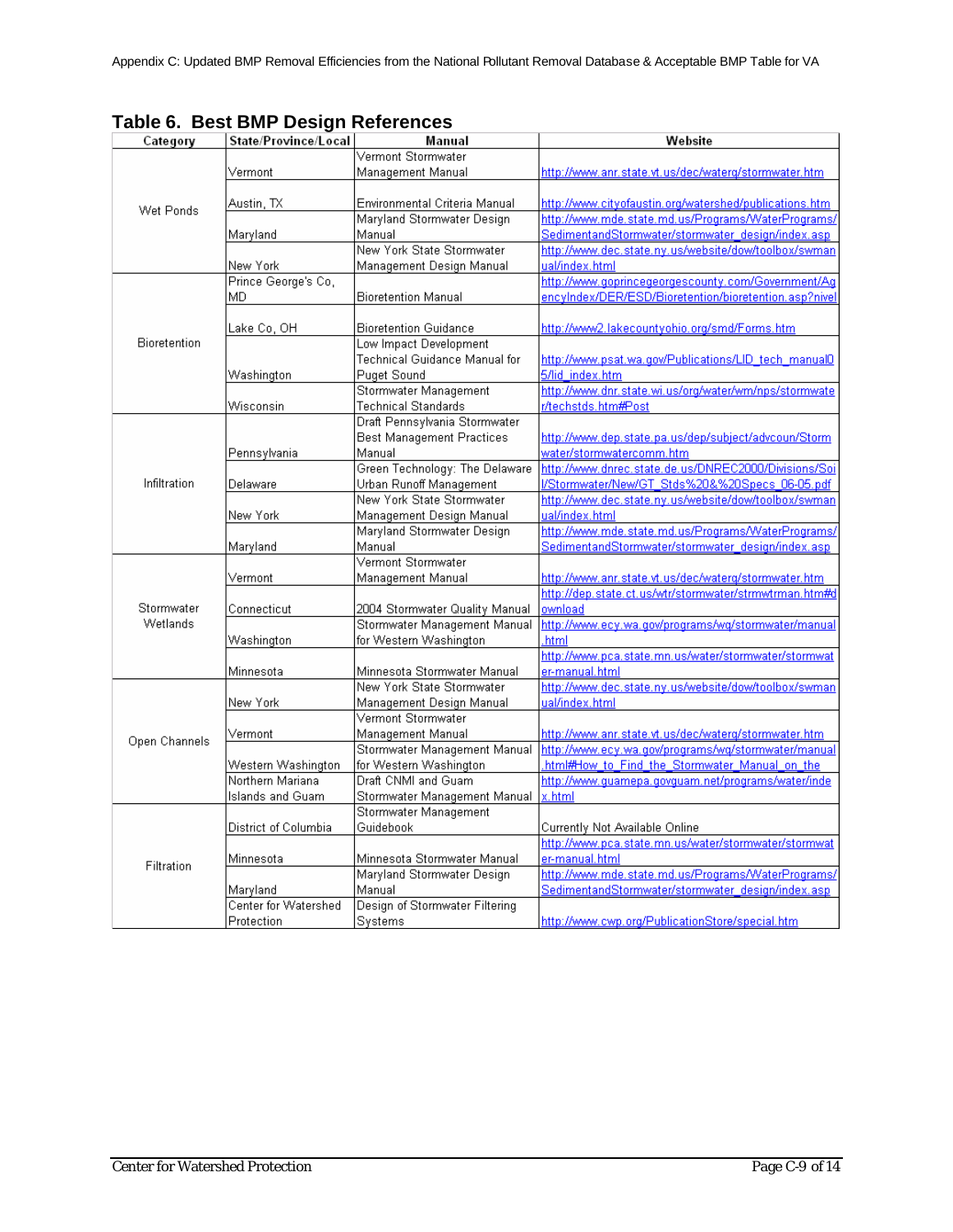# **6. BMP Removal Efficiency Graphs**

**Figures 3 through 9** are "box and whisker" plots for the various categories of BMPs, as updated in the National Pollutant Removal Database (2007). Recent studies, updated through 2006), were added to the existing data set. CWP also grouped the data into appropriate BMP categories.

The plots summarize the following features from the data:

- $\blacksquare$  Median Efficiency = where light grey and dark grey bars meet
- $\blacksquare$  Average Efficiency = small diamond
- $\blacksquare$  25th Percentile = bottom of light grey bar
- $\blacksquare$  75th Percentile = top of dark grey bar
- $\blacksquare$  Highest value = top of line
- $\blacksquare$  Lowest value = bottom of line

The plots show removal efficiencies for the following pollutants:

- TSS = Total Suspended Solids
- $\blacksquare$  TP = Total Phosphorus
- $\blacksquare$  Sol P = Soluble Phosphorus
- $\blacksquare$  TN = Total Nitrogen
- NOx = Nitrogen as Nitrate (NO<sub>2</sub>) & Nitrite (NO<sub>3</sub>)
- $\bullet$  Cu = Copper
- $\blacksquare$  Zn = Zinc
- ß Bacteria = Bacteriological indicators (e. coli or fecal coliform)

As can be seen from the plots, the data ranges tend to be very high. This reflects a great deal of variability in design, construction, age of BMP, and maintenance, as well as study conditions (e.g., range of rainfall events monitored, influent concentrations, etc.).



**Figure 3: Box & Whisker Plot for Dry Ponds**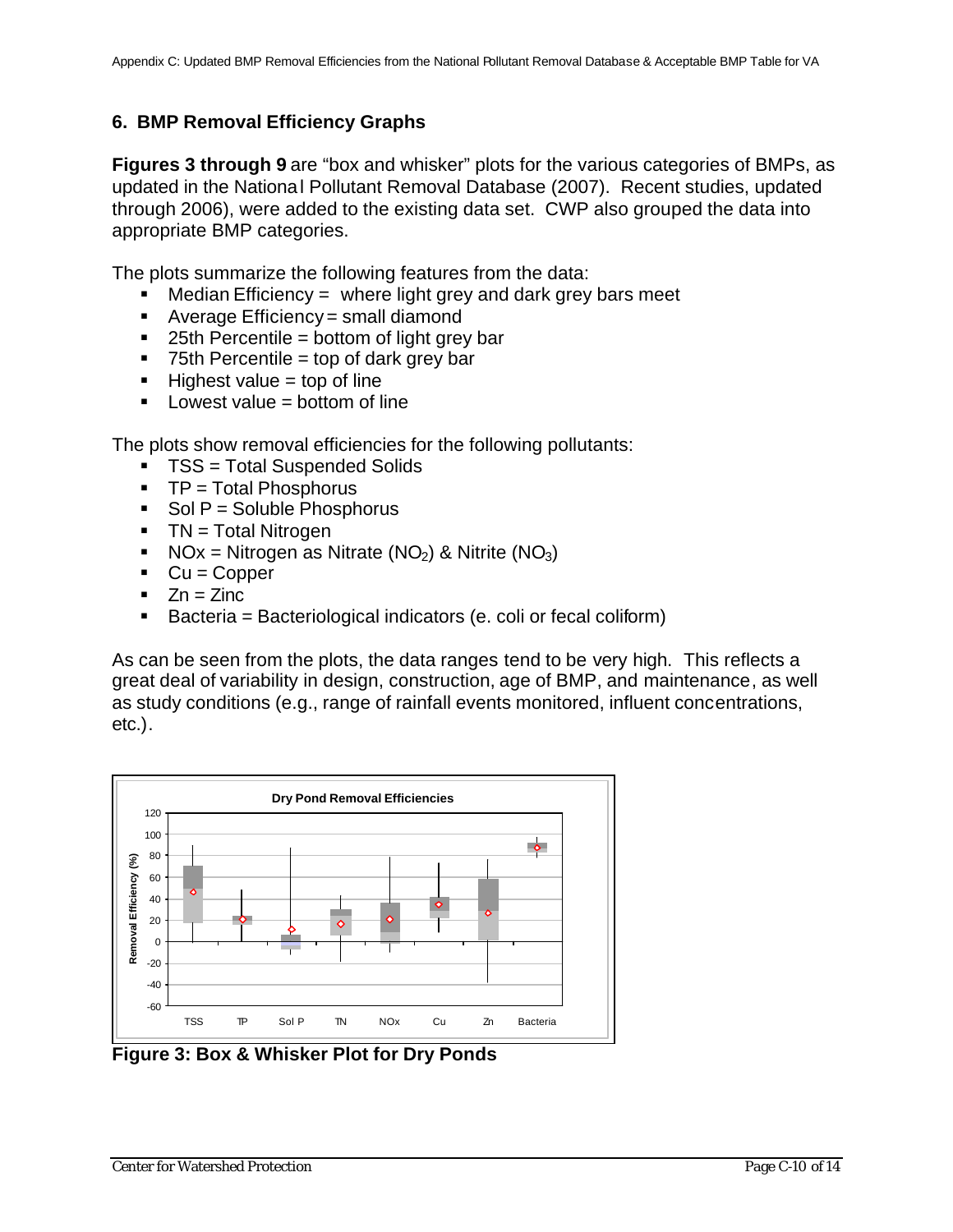

**Figure 4: Box & Whisker Plot for Wet Ponds**



**Figure 5: Box & Whisker Plot for Stormwater Wetlands**



**Figure 6: Box & Whisker Plot for Filtering Practices**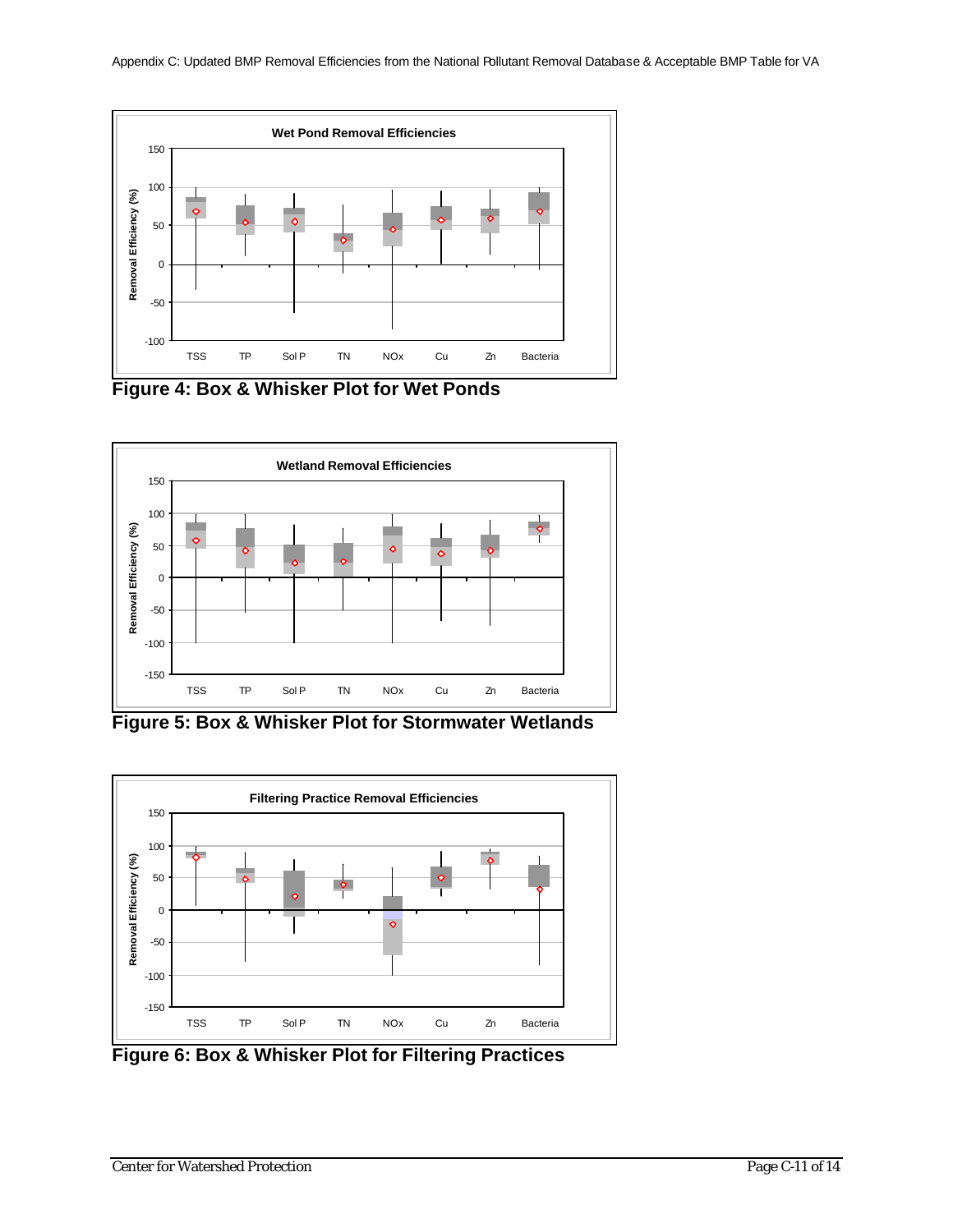

**Figure 7: Box & Whisker Plot for Bioretention**



**Figure 8: Box & Whisker Plot for Infiltration Practices**



**Figure 9: Box & Whisker Plot for Open Channels**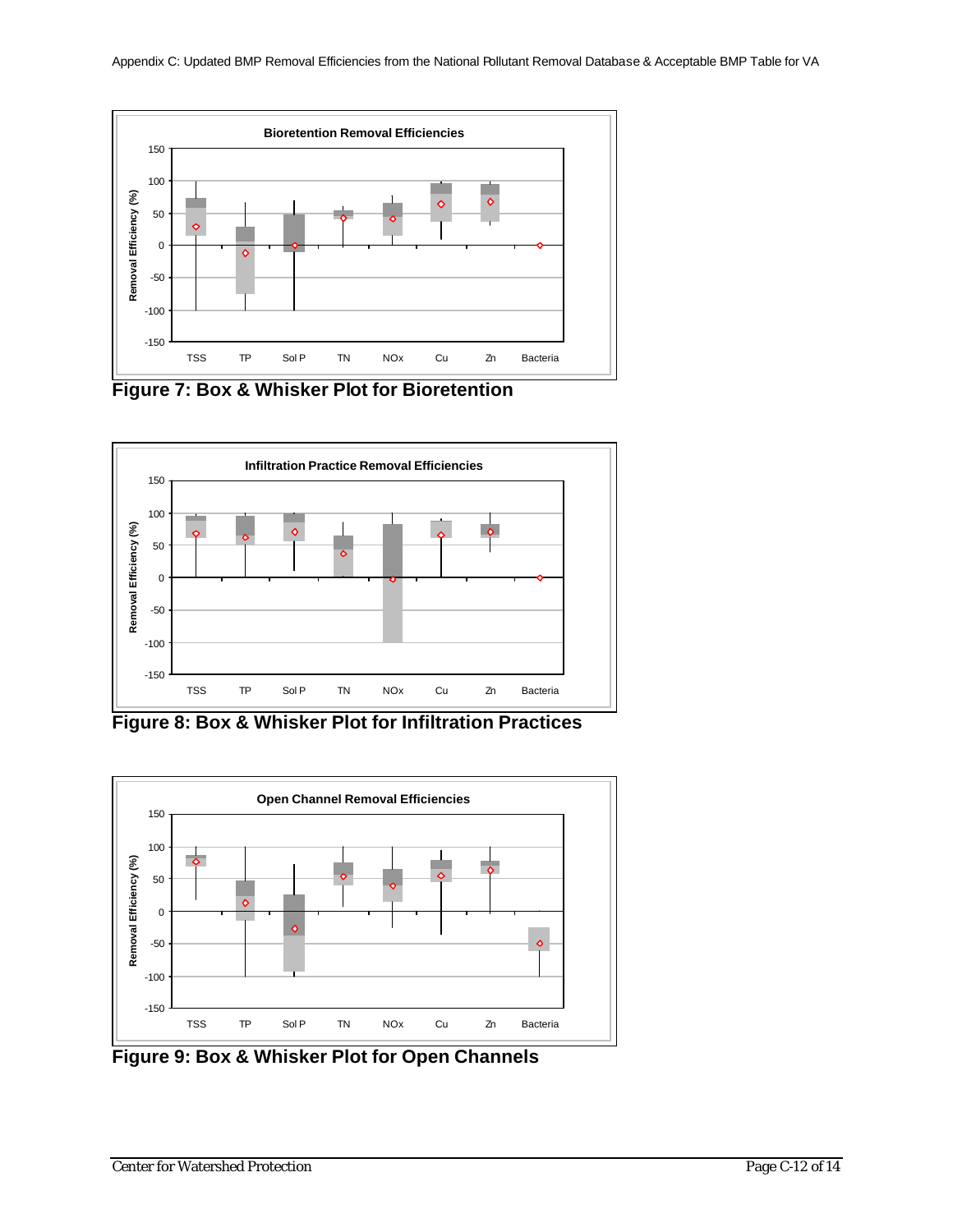#### **7. References**

- Bean, E., W. Hunt, and D. Bidelspach. 2004. A Monitoring Field Study of Permeable Pavement Sites in North Carolina. North Carolina State University
- Brattebo, B. and D. Booth. 2003. Long-Term Stormwater Quantity and Quality Performance of Permeable Pavement Systems. Center for Water and Watershed Studies, University of Washington.
- Coombes, P. 2004. Water sensitive design in the Sydney Region Practice Note 4. Rainwater Tanks. Published by the Water Sensitive Design in the Sydney Region Project.
- Dietz, M. and J. Clausen. 2006. Saturation to Improve Pollutant Retention in a Rain Garden. Environmental Science and Technology. Vol. 40(4):1335-1340
- Ermilio, J.R. 2005. Characterization Study of a Bio-Infiltration Stormwater BMP. M.S. Thesis. Villanova University. Department of Civil and Environmental Engineering. Philadelphia, PA.
- Glass, C. and S. Bissouma. 2005. Evaluation of a Parking Lot Bioretention Cell for Removal of Stormwater Pollutants. Transactions on Ecology and the Environment. Vol. 81. WIT Press.
- Harper, H., J. Herr, D. Baker, and E. Livingston. 1999. Performance Evaluation of Dry Detention Stormwater Management Systems. Sixth Biennial Stormwater Research & Watershed Management Conference September, 1999.
- Horner, R., H. Lim and S. Burges. 2003. Hydrologic monitoring of the Seattle ultra-urban stormwater management project. University of Washington. Department of Civil and Environmental Engineering. Water Resources Series. Technical Report 170.
- Hunt, W., A. Jarrett, J. Smith, and L. Sharkey. 2006. Evaluating Bioretention Hydrology and Nutrient Removal at Three Field Sites in North Carolina. Journal of Irrigation and Drainage Engineering. Vol. 132(6):600-608
- Hunt, W. and W. Lord. 2006. Bioretention performance, design, construction, and maintenance. North Carolina Cooperative Extension Service. *Urban Waterways*. AG-588-05.
- Jefferies, C. 2004. Sustainable drainage systems in Scotland: the monitoring programme. Scottish Universities SUDS Monitoring Project. Dundee, Scotland
- Liptan, T., and R. Murase. 2000. Watergardens as Stormwater Infrastructure in Portland, Oregon. Handbook of Water Sensitive Planning and Design. Ed. Robert France. Lewis **Publishers**
- Lloyd, S., T. Wong and C. Chesterfield. 2002. Water sensitive urban design: a stormwater management perspective. Cooperative Research Centre for Catchment. Monash University, Victoria 3800 Australia. Industry Report 02/10